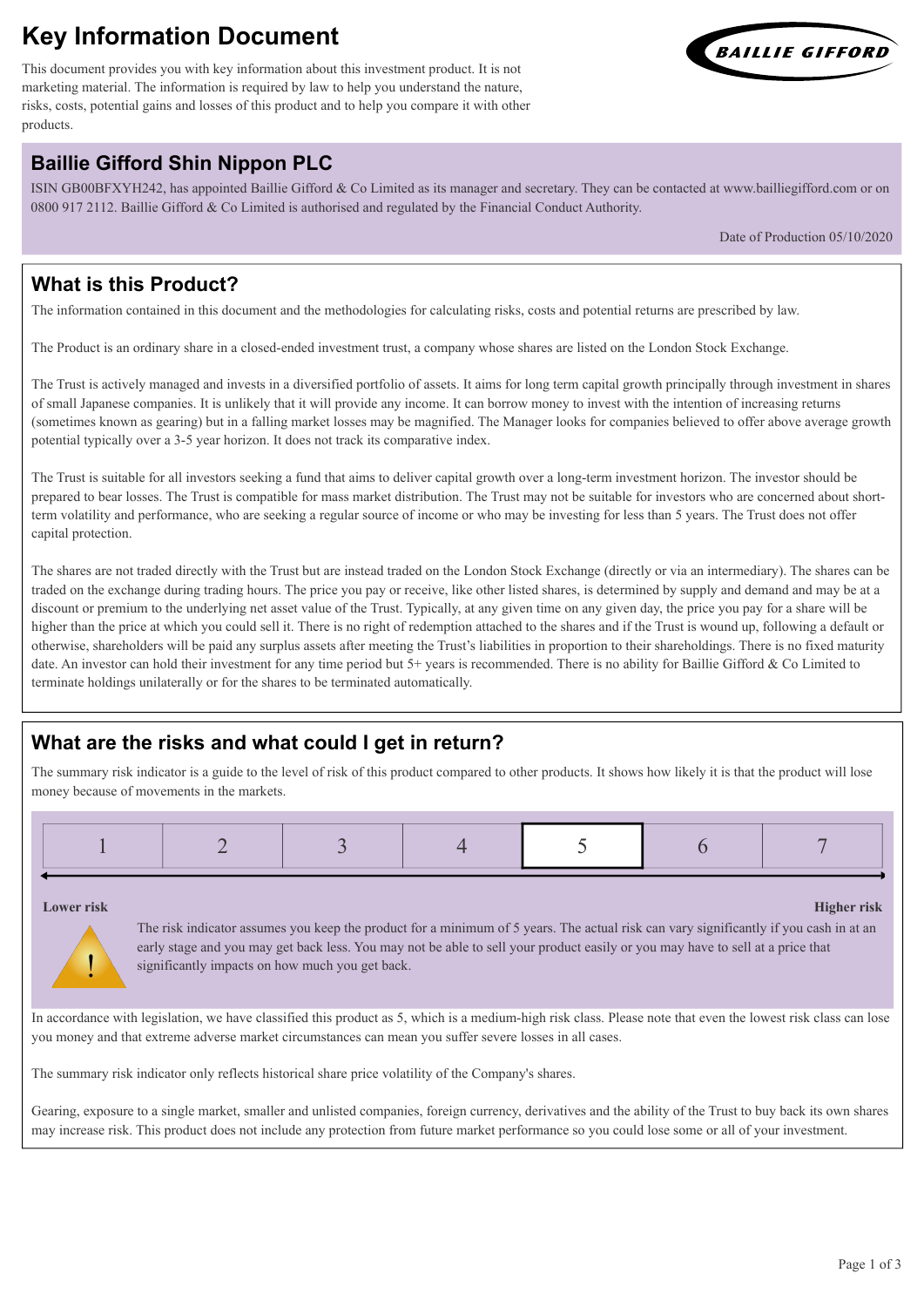

#### **What are the risks and what could I get in return? (continued)**

This table shows the money you could get back over the next 5 years, under different scenarios, assuming that you invest £10,000.

The scenarios are calculated on historical performance figures based on the last five years when markets have been particularly strong and might not be replicated in the future. When there has been steady and consistent growth over the relevant period of time it can make the performance scenarios look overly optimistic; past performance is not a guide to future performance and future returns could be significantly worse than shown. The returns shown are produced by applying a prescribed formula to the Trust's returns over the last five years. They are not intended to show that the past performance of the Trust is expected to continue or to indicate which scenario is most likely over the time periods shown.

The scenarios shown illustrate how your investment could perform. You can compare them with the scenarios of other products. The scenarios presented are an estimate of future performance based on evidence from the past on how the value of this investment varies, and are not an exact indicator. What you get will vary depending on how the market performs and how long you keep the investment.

**Market developments in the future cannot be accurately predicted. The scenarios shown are only an indication of some of the possible outcomes based on recent returns. Actual returns could be lower. From March 2020 onwards we have seen that the continuing Covid-19 outbreak has had a significant effect on stock markets; it is likely that there will be further periods of volatility as governments act to contain the spread of the virus.**

The stress scenario outcome, which is calculated using a prescribed formula based on the Trust's worst performing days over the last five years, shows what you may have got back in extreme market circumstances. The figures shown include all the costs of the product itself, but may not include all the costs you pay to your adviser or distributor. The figures do not take into account your personal tax situation, which may also affect how much you get back.

#### **Investment £10,000**

| <b>IIIVESUMENT LIV, UUU</b> |                                     |            |            |                                             |
|-----------------------------|-------------------------------------|------------|------------|---------------------------------------------|
| <b>Scenarios</b>            |                                     | 1 year     | 3 years    | 5 years<br>(Recommended)<br>holding period) |
| Stress scenario             | What you might get back after costs | £1,240     | £2,999     | £1,965                                      |
|                             | Average return each year            | $-87.60\%$ | $-33.06\%$ | $-27.77\%$                                  |
| Unfavourable scenario       | What you might get back after costs | £8,807     | £10,316    | £13,020                                     |
|                             | Average return each year            | $-11.93\%$ | $1.04\%$   | $5.42\%$                                    |
| Moderate scenario           | What you might get back after costs | £12,190    | £18,142    | £26,999                                     |
|                             | Average return each year            | 21.90%     | 21.96%     | 21.97%                                      |
| Favourable scenario         | What you might get back after costs | £16,913    | £31,980    | £56,119                                     |
|                             | Average return each year            | 69.13%     | 47.33%     | 41.20%                                      |
|                             |                                     |            |            |                                             |

#### **What happens if Baillie Gifford & Co Limited is unable to pay out?**

As the shares are not traded directly with the Trust or Baillie Gifford & Co Limited but are traded on the London Stock Exchange, any default by Baillie Gifford & Co Limited will not materially affect the value of your shares. However, a default by the Trust or any of the underlying holdings could affect the value of your investment. As the shares are listed on the London Stock Exchange, any direct holding of these shares is not covered by any investor compensation schemes in relation to either Baillie Gifford & Co Limited or the Trust.

#### **What are the costs?**

The Reduction in Yield (RIY) shows what impact the total costs you pay will have on the investment return you might get. The total costs take into account one-off, ongoing and incidental costs.

The amounts shown here are the cumulative costs of the product itself, for three different holding periods. They include potential early exit penalties. The figures assume you invest  $£10,000$ . The figures are estimates and may change in the future.

The person selling you or advising you about this product may charge you other costs. If so, this person will provide you with information about these costs, and show you the impact that all costs will have on your investment over time.

| <b>Investment £10,000</b>       |                             |                              |                           |
|---------------------------------|-----------------------------|------------------------------|---------------------------|
| <b>Scenarios</b>                | If you cash in after 1 year | If you cash in after 3 years | If you cash in at 5 years |
| Total costs                     | £142                        | £52.                         | £1.071                    |
| Impact on return (RIY) per year | .17%                        | 17%                          | $.17\%$                   |
|                                 |                             |                              |                           |